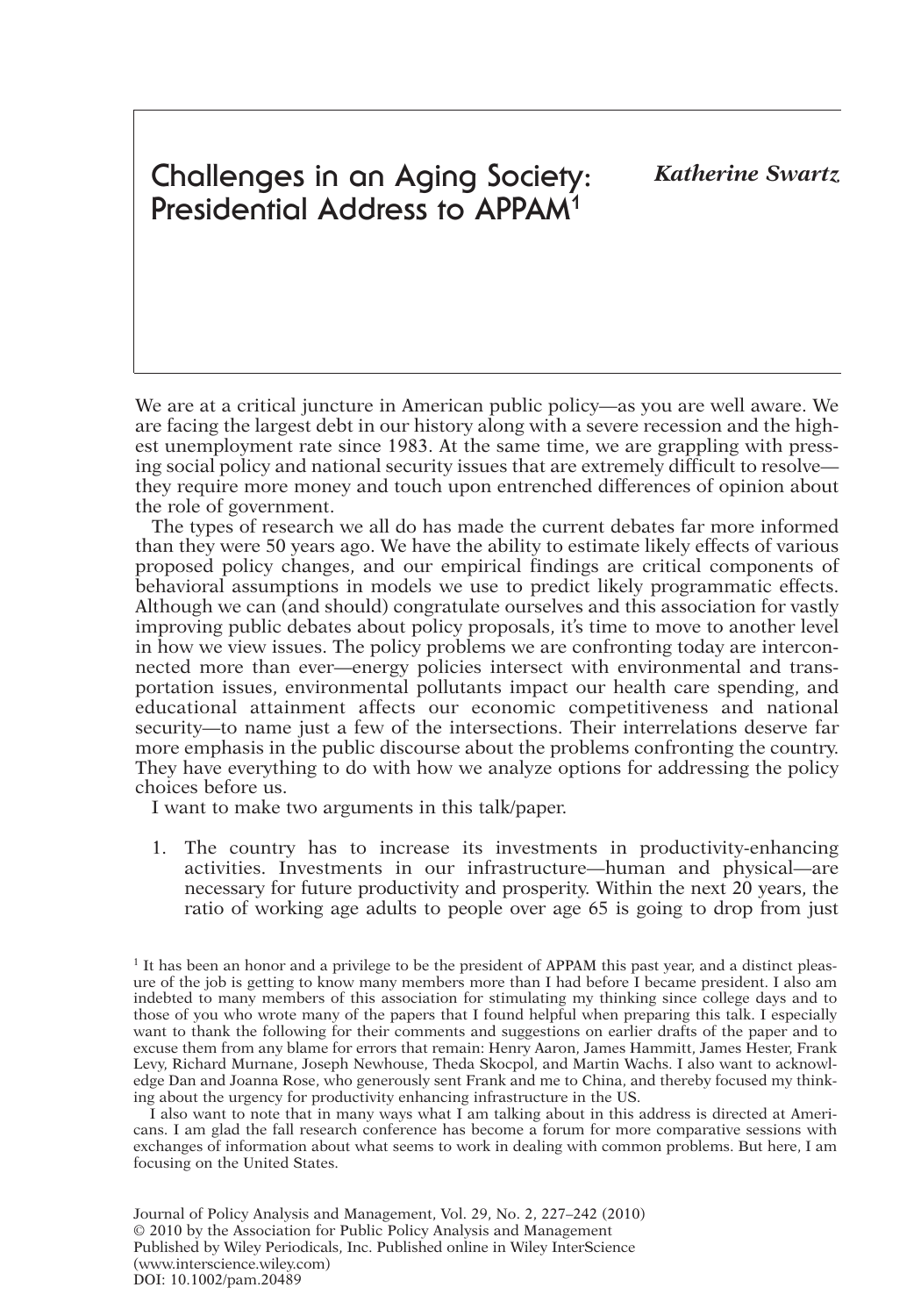under 5 to just under 3. If we don't invest in our productive capacity, our standard of living will fall. In addition, we are facing stiff competition from abroad in developing new technologies—we cannot count on maintaining our current economic leadership position.

2. The funds for these investments have to come from a combination of public and private sector monies. Taxes need to be raised and government incentives for private firms to engage in investments have to be part of the mix. Slowing health care spending—a frequently invoked "solution" for saving money to be used elsewhere—is not going to happen any time soon, and it is not the panacea some would have us believe.

I will end on a third point, related directly to the role or mission of public policy schools and programs.

# **PRECEDENTS FOR GOVERNMENT-LED INVESTMENTS TO INCREASE PRODUCTIVITY**

Before turning to the types of investments needed now to increase productivity, it is useful to consider a few of the investments that were led by government over the past 200 years. These investments were funded by a mix of public and private monies and driven by community recognition that they would not happen without federal, state, or local government leadership. In an era when raising taxes is often viewed as out of the question, it is worth remembering that the emergence of the U.S. as the world economic leader in the 20th century was due in no small part to public investments in education and infrastructure that occurred between the mid-1800s and now.

# **Education**

As Claudia Goldin and Lawrence Katz showed in their 2008 book, the rapid increase in years of school attainment in the U.S. between the beginning and the end of the 20th century was extraordinary—and was matched by an average annual productivity growth rate of almost 2.5 percent between 1905 and 2005 (Goldin & Katz, 2008, Table 3). As economist Jim Rebitzer pointed out, if output per hour were normalized to 1 in 1915, this growth rate implies that output per hour would be 9 in 2009—and if we removed the direct effect of education from this growth rate, the 2009 figure would be 6.6 instead of 9. This decomposition calculation implies that over the course of 90 years, the increase in educational attainment made us 36 percent richer.<sup>2</sup>

The precedents for government and community spending on public education go back to the early 1800s. In Goldin and Katz's review of the history of educational expansion in the U.S., two features stand out (Goldin & Katz, 2008). First, there was a strong belief early on in our history that educational opportunities would be available to all—that it would be public education. Second, the desire for education and community support for education was strong even during the years of westward expansion and settlement in the Midwest and Western states. This community support is particularly evident in the "high school movement" from 1910 to 1940, when much of the rapid increase in American educational attainment in the 20th century occurred. In 1910, only one in five 15- to 18-year-olds were enrolled in public or private high schools; by 1940, almost three-fourths of this age group were in high school, and half of all young adults were high school graduates (Goldin  $\&$ Katz, 2008).

<sup>2</sup> Private communication, October 2009.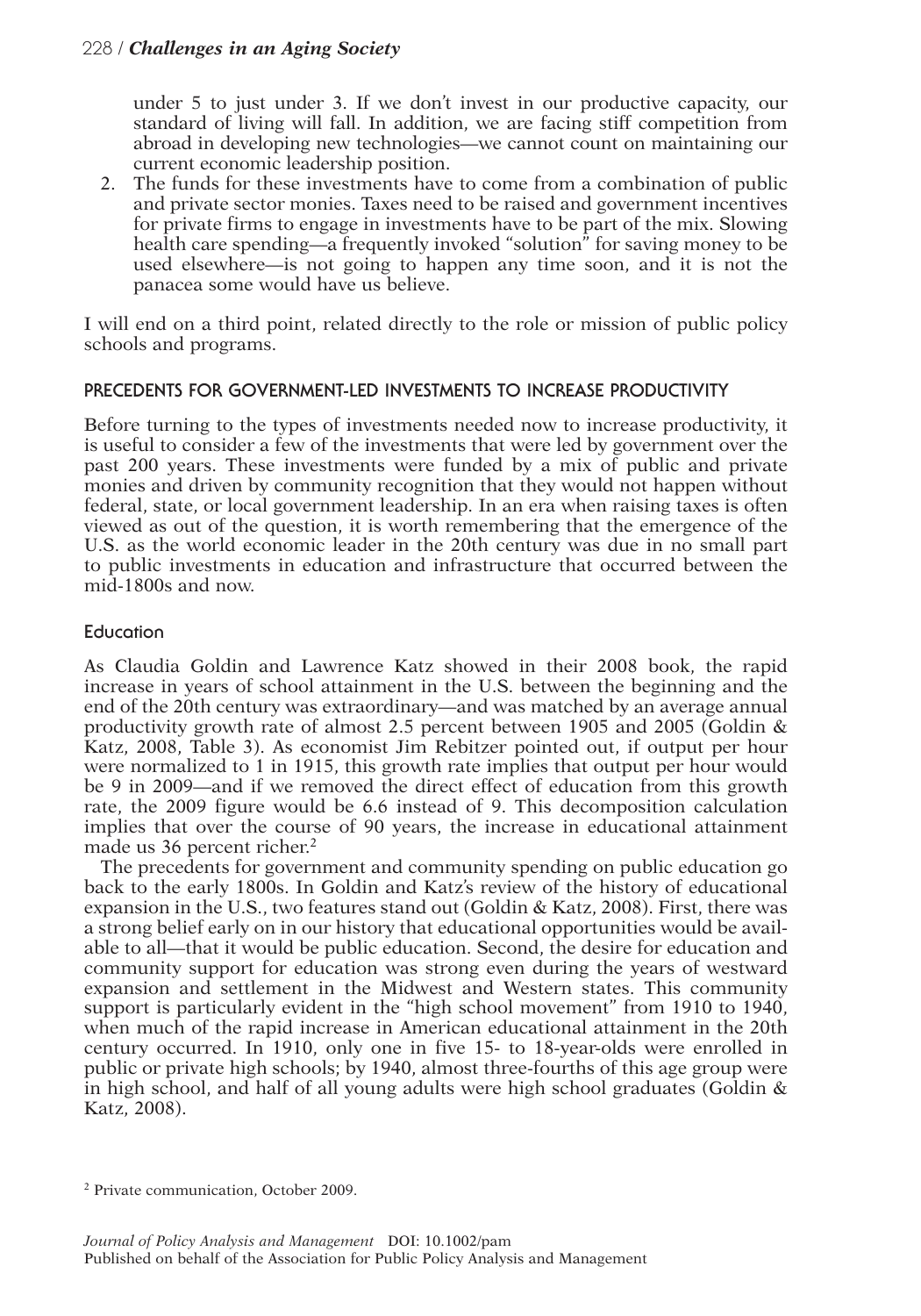For native-born cohorts of people who were 24 years old sometime between 1900 and 1975, the increase in educational attainment was an amazing 6.2 years—almost a year per decade (Goldin & Katz, 2008). Then the growth in educational attainment abruptly slowed. It hardly grew at all for cohorts born between 1951 and 1965, and only slowly rose for cohorts born between 1965 and 1975. The average educational attainment of a child born in 1975 was only half a year more than that of someone born in 1951. What is striking about the educational slowdown in the U.S. in the roughly 5-year span from 1975 to 1980 is that high school completion rates of adults aged 25 to 29 suddenly stopped increasing (National Center for Education Statistics, 2009b, Table 8).

#### **Physical Infrastructure to Move People and Goods**

Four earlier government-led investments in physical infrastructure stand out:

The *Erie Canal* in New York State had been a dream of a number of people since at least the late 1700s as a route to the Great Lakes and potential future commerce if the country expanded westward. In 1817, after a number of attempts to build the canal had failed, Governor DeWitt Clinton convinced the New York legislature to authorize \$7 million for the construction costs of the canal. The canal opened in 1825—and within 11 years, it recouped the entire cost of the construction from tolls charged to shippers, and the state paid off the bonds early (Bernstein, 2005). The canal was envisioned as being a route to the west and providing a way for producers of goods on the East Coast to sell to people on the frontier. But by 1847 just 22 years after the canal opened—the tonnage of goods bound for the East Coast exceeded that going west. The Erie Canal allowed the U.S. to export grain to Europe, which was reeling from bad harvests and social unrest.3 The idea that the U.S. might become a major exporter of grain was something no one imagined 30 years earlier, but the canal made it possible for the U.S. to take advantage of changes elsewhere in the world.4

In contrast to the lack of federal financing or participation in the building of the Erie Canal, the history of building the *transcontinental railroad* is one of strong federal involvement. The federal government chartered two private companies that were given strong incentives to achieve a goal that could be done only with government funding and orchestration. Remarkably, the building of the railroad started with the Pacific Railroad Act of 1862—in the midst of the Civil War, when the Union had no money to give out. Instead, it gave first 10 and then 20 square miles of land grants in checkerboard fashion on either side of the track to the companies for each mile of track completed (see Figure 1). This land turned out to be quite valuable because in many places there were natural resources under the surface: precious minerals, coal, natural gas, and oil. The federal government also issued bonds that were essentially low-interest loans to the railroad companies: \$16,000 for each mile of track laid on flat land, \$32,000 for every mile of track laid in foothills, and \$48,000 for each mile of track laid in mountains. Not much happened between 1862 and 1864, but by the spring of 1869—within just five years—the transcontinental railroad was completed (Ambrose, 2000). What is remarkable is the change the railroad brought to the country. Just two decades before the transcontinental railroad was a reality, people had been walking and riding in covered wagons to get to California and the West Coast. The railroad changed all that—and made it possible

<sup>&</sup>lt;sup>3</sup> The repeal of the Corn Laws in England did not occur until 1846; in the decades before the repeal, there was great social unrest because of food shortages.

<sup>4</sup> Although the canal ultimately lost out to railroads in carrying passengers because they were faster, the canal could transport cargo more cheaply than the railroads. The major expansion of the canal (and renaming as the Barge Canal) in the early 1900s was due to its continuing role in providing cheap freight transport.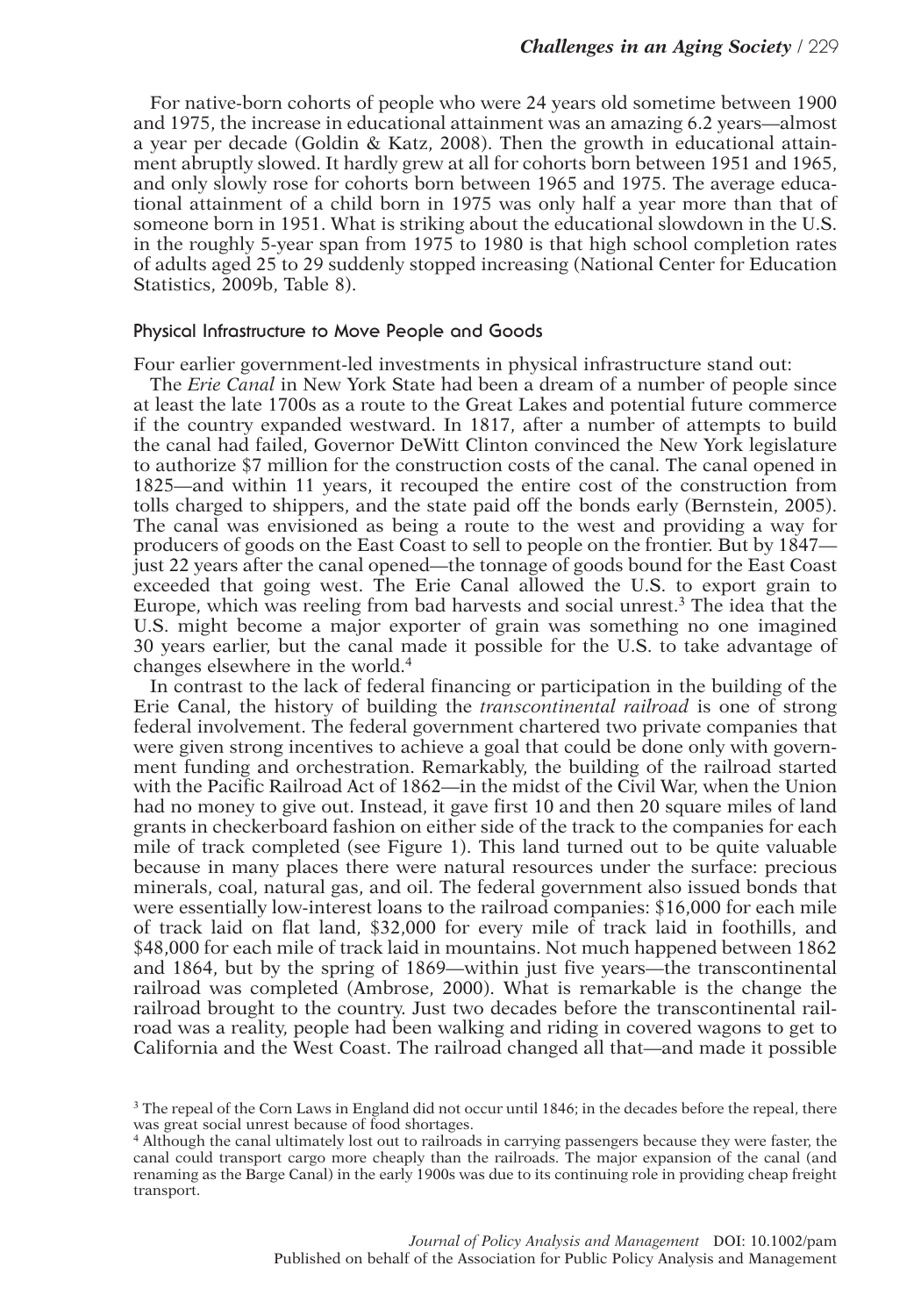

*Note:* Each black square represents a square mile of land given to the railroad company.

**Figure 1.** Illustration of federal land allocations to railroad companies for each mile of track completed for the transcontinental railroad (10 square miles of land on both sides of track––5 on each side––for each mile of track laid).

for goods to be shipped from the east to the west (and vice versa) in weeks rather than the months it took to travel around the tip of South America.

Similarly, President Eisenhower finally was able to do what people had dreamed of since at least the 1920s—obtain sufficient funds to begin building an *interstate highway system*. It helped that Eisenhower, as a young lieutenant colonel in 1919, had accompanied the first transcontinental military motor convoy from Washington, D.C., to San Francisco (Siasoco, 2009).<sup>5</sup> It took the convoy two months to make the trip, much of it on dirt roads and bridges that were not intended for such traffic. The Federal-Aid Highway Act of 1954 authorized \$175 million for the construction of an interstate highway system, but within two years it was clear to Eisenhower that more money was needed to construct what he had in mind. The subsequent Federal-Aid Highway Act of 1956 contained a budget of \$25 billion, with the federal government responsible for 90 percent of the costs and states the remaining 10 percent.

Without President Eisenhower's vision, it is doubtful we would have built the interstate system. The building of the interstate highways may have caused the country not to build more urban mass transit systems and a high-speed railroad system linking many urban areas, but there is no question that the interstate highway system connected previously remote areas of the country. It enabled raw materials and finished goods to move quickly around the country—contributing to

<sup>5</sup> The recently reopened Smithsonian Museum of American History has a 4-minute movie with original clips of the Army convoy's trip and spectacular difficulties.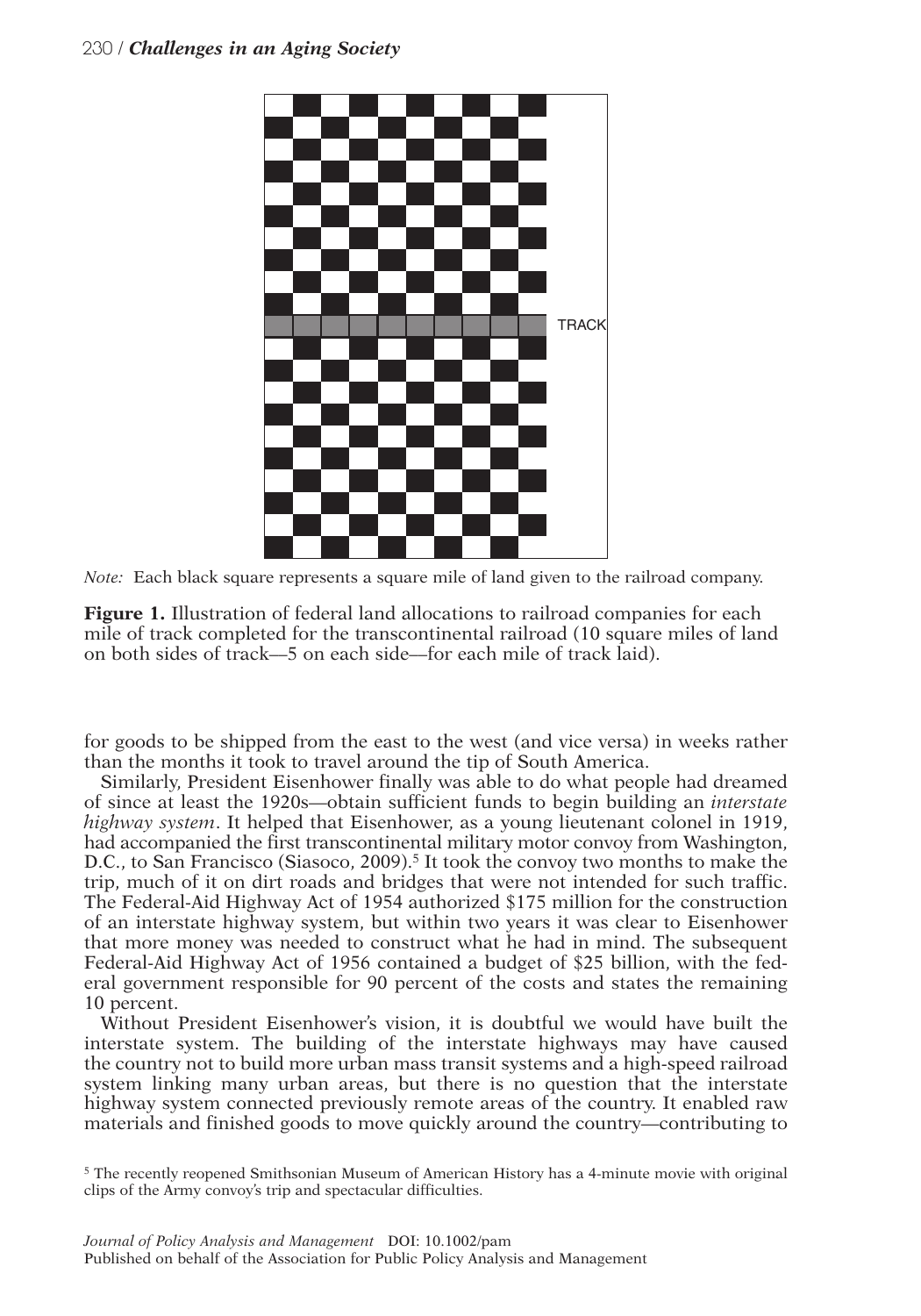the growth in productivity in the 1960s and later (Federal Highway Administration, 2004). The interstate highway system changed the country in much the same way the transcontinental railroad did 100 years earlier.

More recently, the federal government's investment in basic information technology that led to the development of the Internet paid off in big ways. The growth in labor productivity between 1995 and 2003 to 2004 (which was almost two times the rate between 1974 and 1990) is now widely viewed as having been driven by information technology. In particular, producers of computer hardware and software were able to achieve very large efficiency gains—making them both more powerful and cheaper—and it appears that workers started to understand how to make more use of computers starting in the last half of the 1990s (Oliner & Sichel, 2000).<sup>6</sup>

This history tour tells us that investments in physical infrastructure generally occurred because leaders had a vision of the importance of being able to move people, goods, and services around the country easily and quickly. Investments in education occurred in part because community leaders viewed education as increasing job opportunities.7

#### **TYPES OF INVESTMENTS NEEDED NOW**

The lessons from the last 150 years strongly suggest that periods of higher rates of productivity growth have been enabled by investments in education and physical infrastructure. Today, we are again at a crossroads where the decisions to be made about investments in the country's future are critically important.

Three areas where I believe the country needs to invest much more in order to improve productivity in the next few decades are education, developing alternative energy sources, and improving existing or building new physical infrastructure. The U.S. currently spends just over \$1 trillion (about 7.4 percent of GDP) on education. Three-quarters of this spending is by state and local governments, and the other quarter is split almost evenly between federal funds and private sector sources (National Center for Education Statistics, 2009b). Total spending on infrastructure in 2004 was a little over \$400 billion in 2004 dollars (Congressional Budget Office,  $2008$ <sup>8</sup>. About \$60 billion of this (15 percent) was spent by the federal government. The rest was almost evenly split between private sector sources and state and local governments (\$175 billion and \$170 billion, respectively). Federal spending on infrastructure is dominated by spending on transportation—nearly three-quarters of the \$60 billion—and half went to highway construction alone. Schools, highways, and water systems accounted for 80 percent of the \$170 billion of state and local government spending, and energy and telecommunications investments accounted for 80 percent of the \$175 billion of private sector spending.

## **Education**

Comparisons with European nations show that although they were far behind the U.S. in educational attainment until roughly 1975, since then they have equaled or exceeded U.S. rates among people who were 25 to 39 years old by the beginning of

<sup>6</sup> It is noteworthy that the recent economic stimulus bill included \$400 million to start up and fund the Advanced Research Projects Agency–Energy (ARPA-E), which is a second generation of the ARPA in the Department of Defense that funded the basic research in information technology.

<sup>7</sup> Theda Skocpol pointed out to me that education also was viewed by many as a way to promote a more inclusive democracy, not a small objective with waves of immigrants expanding the population.

<sup>8</sup> The May 2008 report by the Congressional Budget Office states that 2004 is the most recent year available with comprehensive data on spending on infrastructure from government and private sector sources.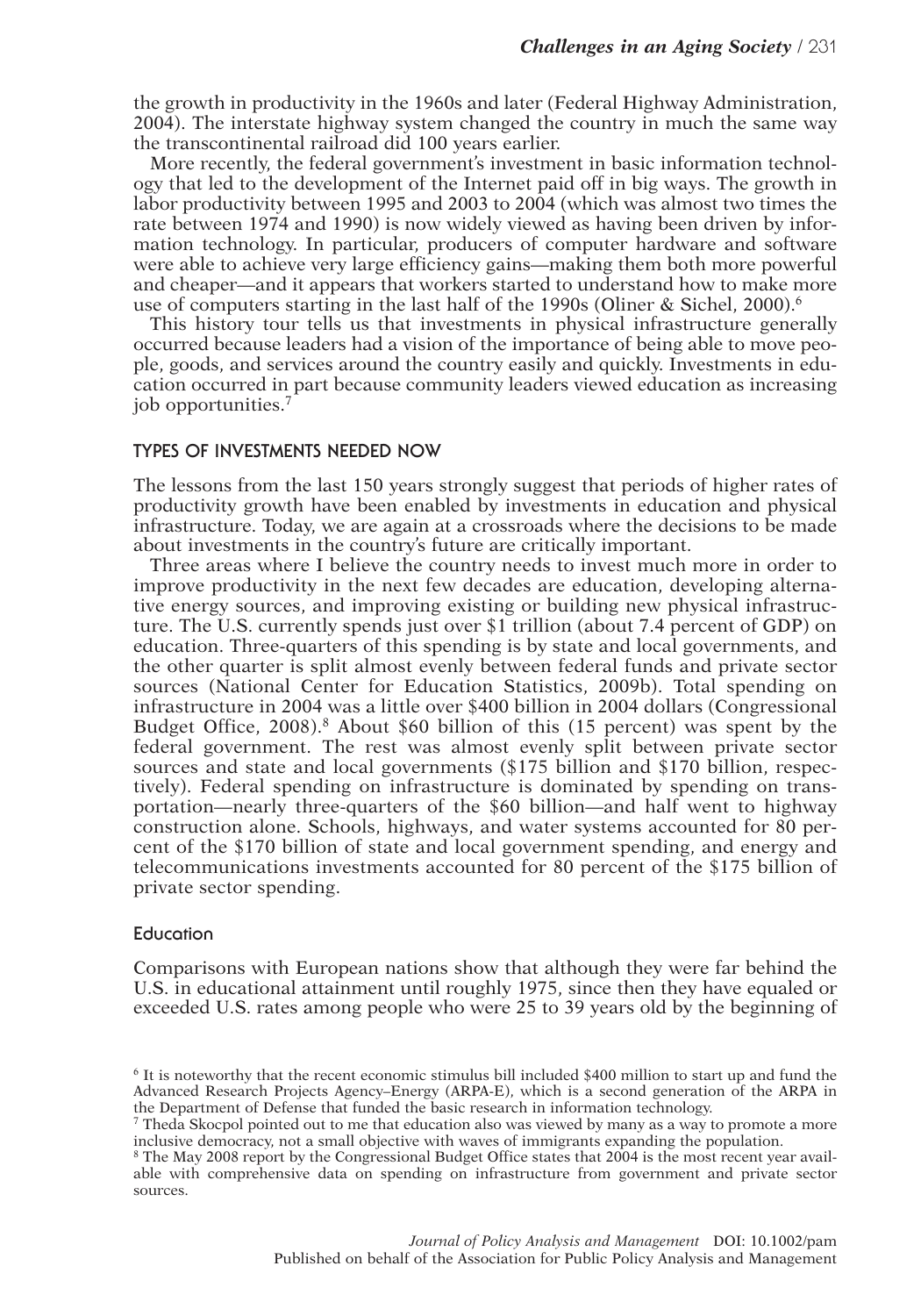this century. Clearly, the slowdown in educational attainment here after 1975 was not being experienced in most of Europe during the last decades of the 20th century. Similarly, educational attainment in China, Japan, India, Korea, and other Asian nations has expanded rapidly in the last several decades.

What is distressing about the relative decline in educational attainment in the U.S. over the last three decades is that it occurred during a period when there was an increase in real spending per student (National Center for Educational Statistics, 2009a). Real current expenditures per student increased 44 percent between 1986 and 2006, when the number of children in public schools grew by 25 percent.<sup>9</sup> However, most of this growth in spending per student did not go to spending on buildings, teacher salaries, or curricula. Many school buildings have deteriorated. Estimates of investments needed to modernize school buildings (or bring them to a "good state of repair") range from one-time investments of \$142 billion to \$360 billion beyond current spending (Congressional Budget Office, 2008). The average salary for public school teachers in 2006–2007 was \$50,816, about 3 percent more in real terms than it was a decade earlier (National Center for Education Statistics, 2009b). Over the last two decades, public school teachers' salaries have risen at the rate of inflation.

The link between educational attainment and productivity growth is not fully understood—but as Goldin and Katz (2008) put it, "As technological change races forward, demands for skills—some new and some old—are altered."10 And most important, at least during the last 100 years, new technologies rewarded people with general skills—math, science, and the ability to read and write well—skills that enable a person to adapt to changing technologies. More recently, highly analytic skills have been in demand—skills that enable people to think imaginatively about how cells talk to one another (immunology), how to store more information in smaller spaces (computer chip design), and so forth.

There are numerous examples of efforts over the past 100 years to alter how we teach elementary and secondary school students to think about problems. One has only to go back to changes in math and science textbooks spurred by the launching of the *Sputnik* satellite—many of you probably learned biology, chemistry, physics, and math in what was then a newer approach of hands-on experiments, where among other things we had to figure out why some experiments didn't work.<sup>11</sup> (Perhaps that is why so many of us are attracted to evaluation research.) School districts today, whether because of efforts to save money on lab supplies and equipment or worries about students hurting themselves, all too often do not let students work out problems or do lab experiments by themselves.

For those of you lucky enough to hear Dick Murnane's Spencer Foundation Award lecture, he provided a tour de force discussion of the difficulties in finding what works to improve educational competencies, especially for disadvantaged children (Murnane, 2009). Murnane and others in this association have far more knowledge than I do about the efforts to improve the quality of teachers in elementary and secondary schools. But the economic returns to education over the last century and the widening inequality of incomes in the past three decades strongly suggest that we need to improve the quality of teachers and the learning environment in which our children spend so much of their day. Not only will such investments

<sup>10</sup> Goldin and Katz (2008, p. 352).

<sup>9</sup> Current expenditures are distinct from money spent on capital projects, interest payments on debt, and other educational programs which are not part of elementary and secondary education. State administration expenditures also are excluded from current expenditures. In the 2005–2006 school year, current expenditures per pupil in public elementary and secondary schools were \$9,391 (in 2006–2007 dollars) (National Center for Educational Statistics, 2009a).

<sup>&</sup>lt;sup>11</sup> See, for example, the Web site of the American Association of Physics Teachers with the keyword "PSSC" for histories of how physics teaching changed in the 1950s.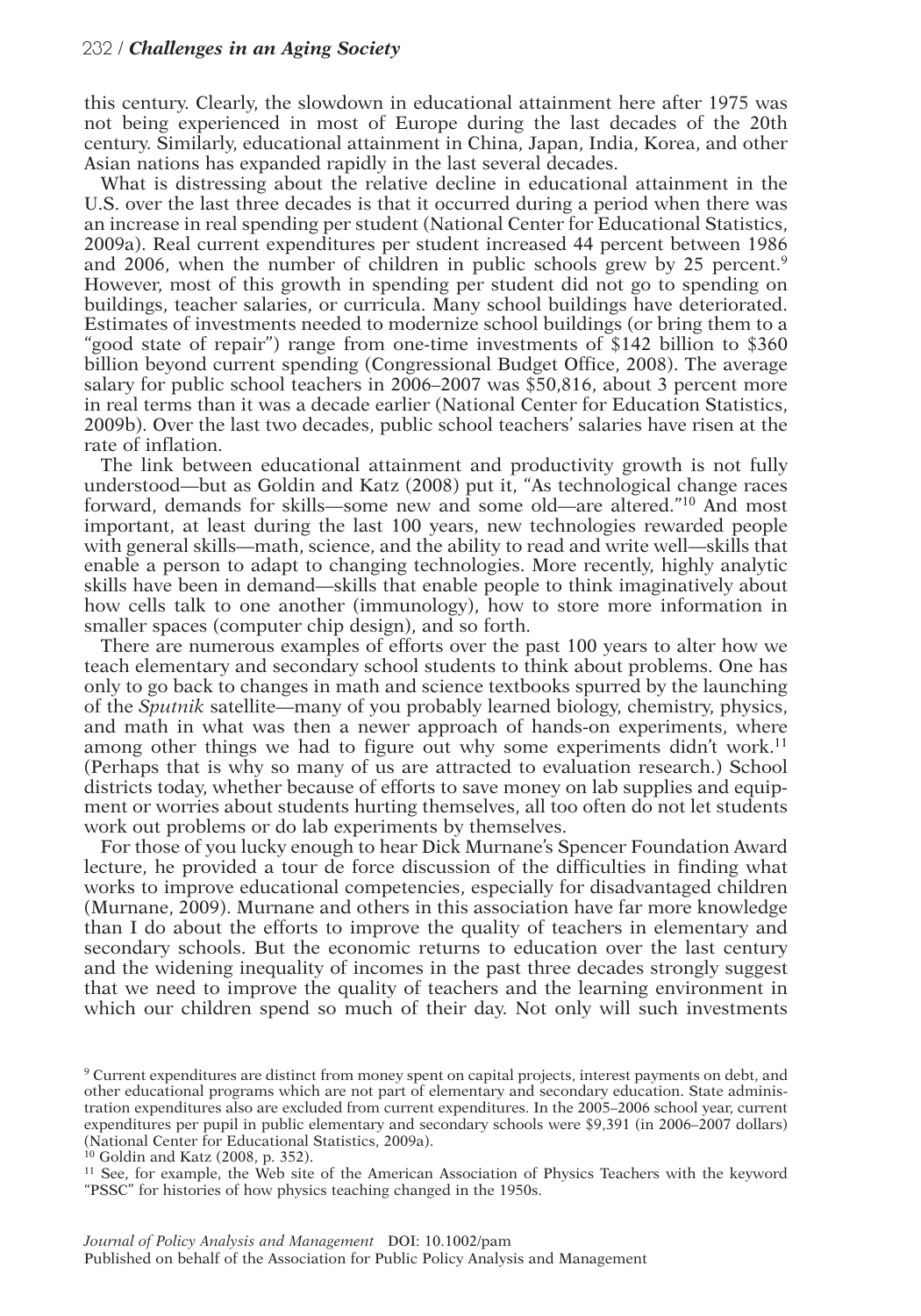improve productivity, but they also will improve intergenerational economic mobility (Haskins & Sawhill, 2009; Murnane, 2009).

## **Developing Alternative Energy Sources**

Developing renewable energy sources that do not emit greenhouse gases is essential for expanding our productive capacity and bringing the U.S. to the forefront of creating technologies that do not depend on fossil fuels. If the U.S. wants to be free of threats from oil-producing countries, we have to develop such alternatives quickly. Significantly, the U.S., China, and India are the three top producers of coal and users of coal-produced electricity—and these other two countries also are on a quest to create technologies for alternative energy sources that the rest of the world will want to buy. We want to be sure that we also are inventing new technologies that will yield jobs. In addition, unless we are able to develop alternative energy sources, we are bequeathing an environmentally altered world to our grandchildren.

The American Recovery and Reinvestment Act of 2009 (the economic stimulus bill) includes \$3 billion for research and development at the Department of Energy (two-thirds of which is for renewable energy research), and President Obama proposed adding another \$15 billion annually for renewable energy research. These are significant increases in funding—in 2008, the Department of Energy's Office of Energy Efficiency and Renewable Energy had a budget of just \$1.7 billion. In addition, the administration's budgets include larger amounts of federal funding of renewable energy development via tax credits and grants for companies and people to shift to renewable energy sources. Although these incentives are revenue losses, they signal the importance of private–public ventures in developing the most efficient alternatives to fossil fuels and technologies to use such alternatives. That said, there are concerns with the implementation of the stimulus bill. It appears to favor building of wind farms and placing solar panels on buildings rather than stimulating research on how to build more efficient windmill turbines and solar collectors (Talbot, 2009).

The real costs of relying on fossil fuels also are increasing because of what they are doing to the environment and human health. To really increase incentives to develop alternative energy sources, these externality costs need to be reflected in the prices of the fossil fuels. Half of the electricity generated in the U.S. today comes from coal-burning power plants, which are responsible for 60 percent of sulfur dioxide emissions, 30 percent of carbon dioxide emissions, and a third of the mercury emissions in the U.S. (Glick, 2001; Revkin, 2009). By comparison, renewable energy sources accounted for not quite 10 percent of all electricity generated in April 2009—more than two-thirds of which was from hydroelectric and only a third was from wind, biomass, geothermal, and solar sources combined (Talbot, 2009; National Research Council, 2009).<sup>12</sup>

The pollution currently emitted by our power plants, especially the coal-fired power plants, has implications for our health care spending. Just this past October, the National Research Council (NRC) of the National Academy of Sciences (2009) released a report estimating the health costs due to emissions from electricitygenerating power plants and motor vehicles (excluding trains, ships, and airplanes). The report focused primarily on air pollution. It did not include an estimate of the health effects of pollution of rivers, lakes, and groundwater from toxic chemicals and heavy metals that are captured in power plant scrubbers installed to reduce air pollution and then released into water near the plants (Duhigg, 2009). The NRC

 $12$  The U.S. also has aging nuclear power plants (supplying 19 percent of our electricity)—and many experts believe we need to reverse the deterioration in nuclear manufacturing skills and technology (Bullis, 2009b).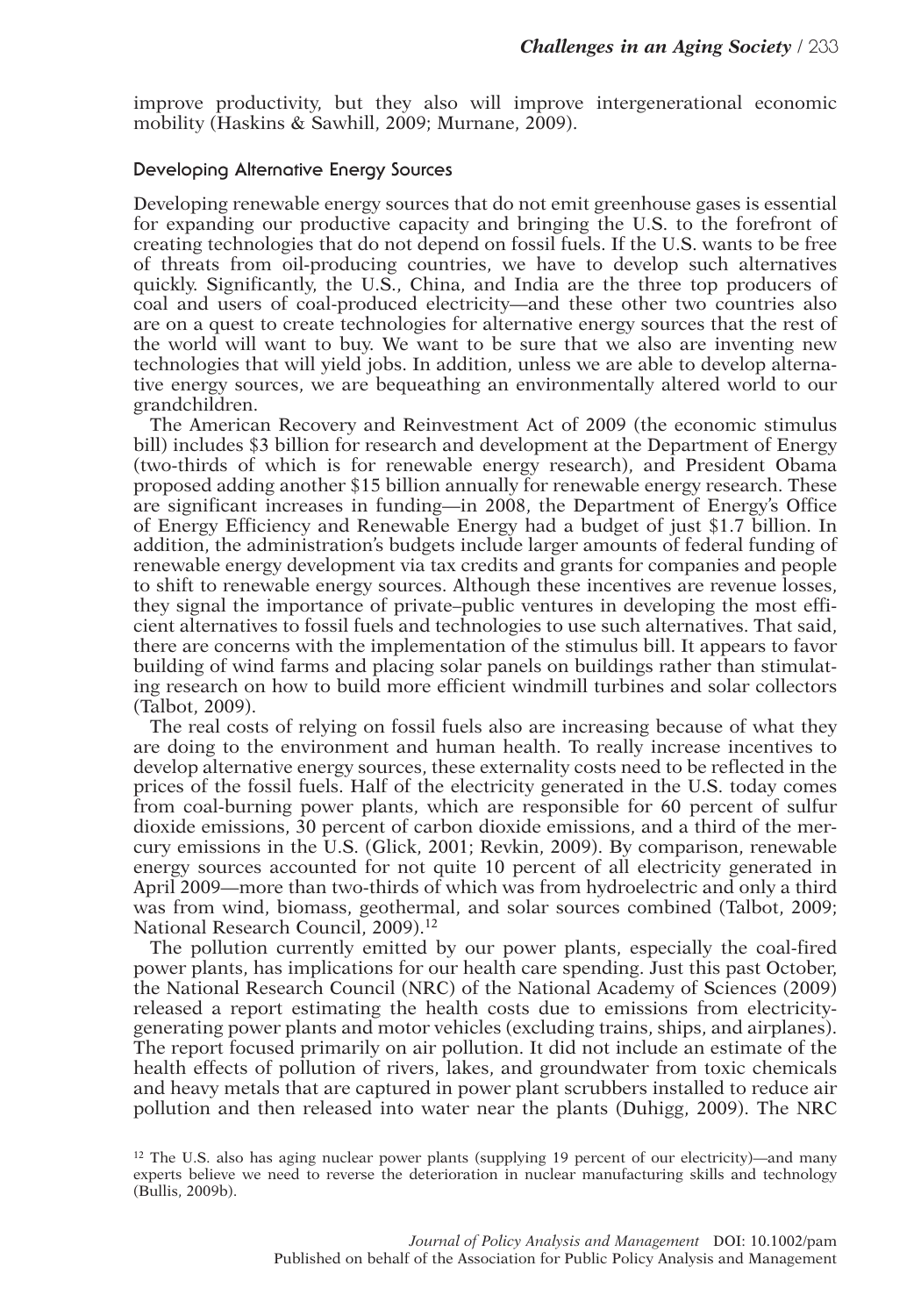estimated that the emissions from fossil fuels used in power plants alone cost the country \$120 billion a year in premature mortality and morbidity (for example, asthma and chronic bronchitis).<sup>13</sup> And this is no doubt just a slice of the health impacts of toxic pollutants.

The health consequences of toxic chemical emissions all point to the need to develop alternative energy sources that are clean. It is also clear that market-based environmental policies (such as cap and trade programs) designed to reduce hazardous emissions should be expanded to target some of these other toxic waste pollutants. Moreover, the NRC report's findings that the health costs of coal-fired power plants' pollution were concentrated in some areas of the country suggests there are distributional consequences that need to be incorporated in market-based environmental policies intended to reduce pollution. In addition to reducing aggregate pollution across the U.S., we want to provide incentives that will encourage the generators of toxic pollutants closest to large shares of the population to switch to clean energy sources early.

## **Improving Existing—and Building New—Physical Infrastructure**

Increasing our infrastructure—both maintaining what we have in place and constructing new infrastructure—has to be a high priority so we can move people and goods rapidly and efficiently in the future. Between 1956 and 2004, public spending on infrastructure capital (adjusted for inflation) grew by an annual rate of just 1.7 percent (Congressional Budget Office, 2008). The pace picked up after 1987, and through 2004 real public spending grew at an annual rate of 2.1 percent. In the earlier period, almost all of the investments were in the interstate highway system, and the latter period includes funds under the Intermodal Surface Transportation Efficiency Act (ISTEA) and subsequent acts that added public transit to the eligible uses of federal funds (Congressional Budget Office, 2008). As a share of GDP, federal investments in infrastructure have remained relatively constant, however. A major factor in our ability to prosper in the past was our ability to take advantage of changing demands for goods and services and to quickly supply those demands. Two areas of infrastructure that require government leadership stand out—they will not happen quickly without a concerted effort led by government.

(1) *High-voltage energy transmission lines*—the electric power grid—are currently inadequate to bring the wind and solar power that could potentially be generated in many of our rural areas to the urban centers where demand for electric power is high. The reasons for the inadequacy of the transmission lines are nuanced, not surprisingly. But one effect of the deregulation of electric energy in the 1990s is that local utilities no longer have much incentive to invest in the grid, and neither the states nor the federal government have taken responsibility for maintaining and upgrading the transmission infrastructure. The bottom line is that inadequate infrastructure to transmit high voltage electricity is stalling investment plans in solar and wind farms. Private sector investment in new technologies that can harness the variability inherent in renewable energy sources will follow if we can guarantee the transmission of the power.

The current high-voltage transmission network in the U.S. consists of about 164,000 miles of transmission lines, and half of that is more than 40 years old (Talbot, 2009; Bullis, 2009a). Researchers at the National Energy Research Laboratory (in Golden, Colorado) estimate that if the U.S. wants to get 20 percent of its

<sup>&</sup>lt;sup>13</sup> Of particular note in the report, coal burning was the single greatest source of such costs. However, only a small number of the 406 coal-fired power plants the study examined, which generate 95 percent of all electricity from coal-fired plants, were responsible for the majority of costs due to pollution from coal-fired power plants, and they were generally the oldest and used coal that was high in sulfur. The plants with large damages were located primarily in the Ohio River Valley, Mid-Atlantic, and the South.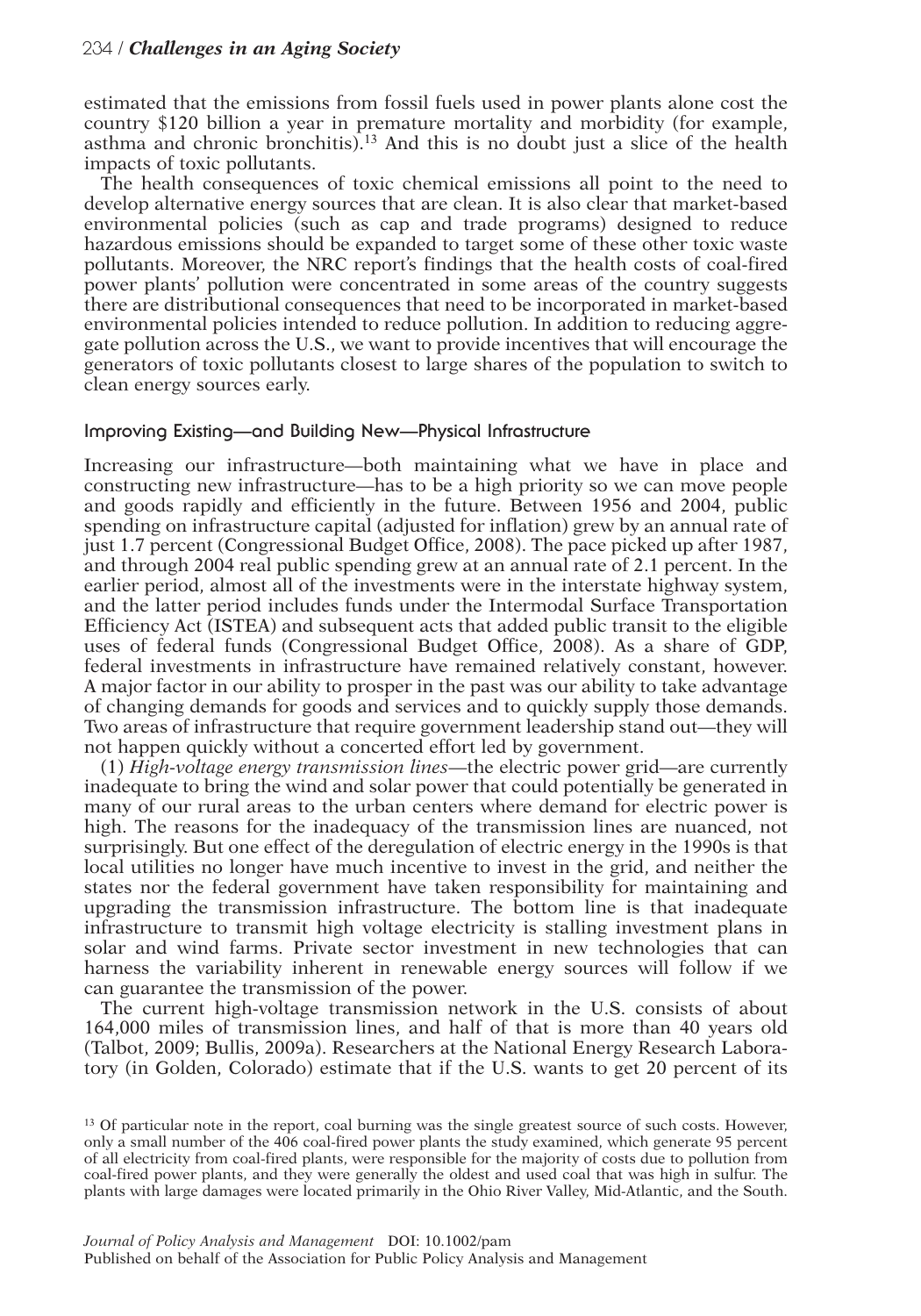electricity from wind farms by 2030, we need to build 12,650 miles of new transmission lines (at an estimated cost of \$60 billion) to bring wind farms onto the grid (Talbot, 2009).

In addition to being inadequate in scope, the current high-voltage transmission network is "dumb." Upgrading the transmission network would reduce the amount of excess capacity that grid operators need and make it possible to connect smaller wind and solar farms (and other renewable energy sources) to the transmission grid. Smart-grid technologies use meters to monitor electricity use in homes, office buildings, and industrial facilities so electricity use can be curtailed quickly when demand peaks. This has immediate implications for how many new power plants need to be built in the next several decades. One estimate suggests that if just a quarter million home appliances, such as clothes dryers, were outfitted with meters that respond to signals from utilities to turn off when there is peak demand for electricity, it would reduce the need for one coal-burning power plant (Bullis, 2009a). Another estimate, by the Brattle Group, is that overall electricity consumption could be reduced by 6 percent with the installation of smart-grid technologies, and peak demand would drop by as much as 27 percent (Talbot, 2009).

Many utilities have already started to install the meters and other technologies needed to modernize the electric transmission grid and make the electricity infrastructure more efficient. The economic stimulus bill contains \$4.5 billion to improve the electric grid with new technologies that will enable the grid to respond to variations in the supply of energy from variable sources such as wind and solar (including storing power) and variations in demand for electricity. A century ago, when electrification was first spreading across the U.S., there was an enormous uptick in technological innovations designed to increase the efficiency in how electricity was moved from generating plants to industries and homes, and in machinery and appliances that could use the electricity. The stimulus funding is intended to promote a similar uptick in efficiency and productivity. It is noteworthy that Italy's largest utility started installing smart meters in most homes earlier in this decade, and Sweden recently made it mandatory for all customers to have smart meters (Economist, 2009).

(2) *Transportation initiatives* that are part of an overall blueprint for national transportation priorities for the next 50 years need much greater public funding. Improving the efficiency of moving people within urban areas and between urban areas that are within 400 miles of one another would significantly improve currently congested transit corridors (roads and air corridors) and reduce greenhouse gas emissions. Oil use for transportation accounts for about a third of overall energy-related greenhouse gas emissions in the U.S., and the transportation sector is the second largest source of greenhouse gas emissions after electricity production (Bipartisan Policy Center, 2009). As several recent reports strongly suggest, the U.S. does not have a coherent plan for investing in transportation infrastructure for the future, and energy and environmental issues are not well integrated with transportation investments (Puentes, 2008; Bipartisan Policy Center, 2009).

A coherent plan for our transportation investments ought to take account of at least three issues. First, the efficiency of our existing transportation system could be greatly enhanced by technological developments so that simply building more highways would not be the "answer" to reducing congestion. Such new technologies include "smart" cars that would allow people to join their cars together in pods or mini-groups of cars—on-board computers would maintain safe but very short distances between the vehicles so that more cars could be on the current roadways and yet travel at speeds we would consider unsafe today. Such technology is now being used in several major urban transit systems to enable more trains to travel through the system than had originally been thought optimal.

Second, within the next two decades, one-fifth of the population will be 65 years of age and older. Alternative transportation options to replace individual car driving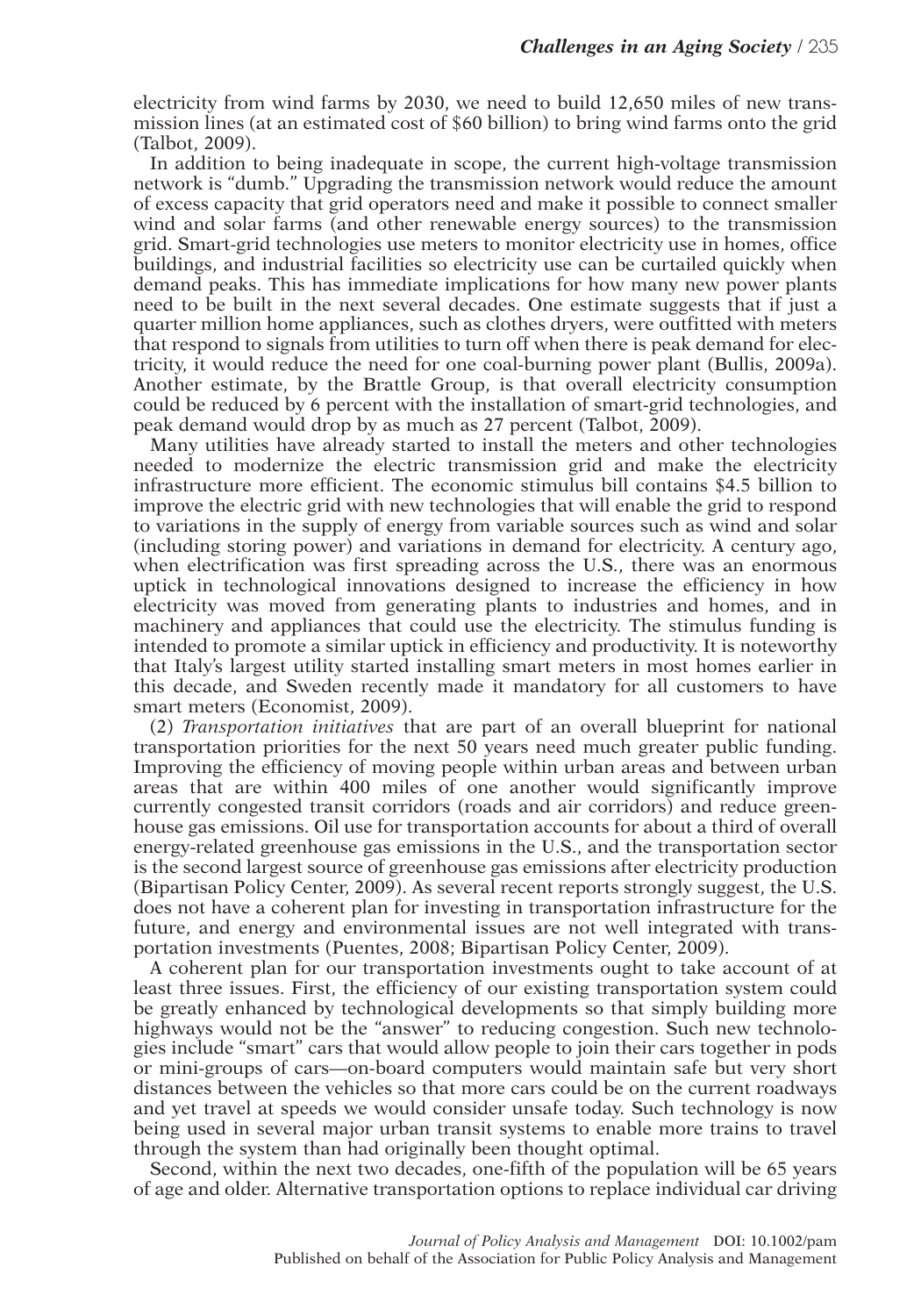will be in high demand. European cities are well ahead of us in responding to the aging of their populations and the rising real costs of fuel—over the last two decades, many medium-size cities (such as Edinburgh and Lyon) have been building light-rail lines with rail cars that do not require climbing stairs to enter. Developing transportation systems that make it easier for older people to stop driving also could contribute to restructuring town and urban centers, so people could age in place in the communities where they've lived most of their lives. This is another example of where the interconnections between policy issues (housing for the elderly and increasing transportation efficiency) can alter and improve analyses of policy options.

Third, the efficiency of our transportation system could be improved and greenhouse gas pollution could be reduced if we had a more coherent transportation plan for connecting urban areas within 400 to 500 miles of each other. A recent study by researchers at the Brookings Institution makes the point that 30 percent of all air passengers in the year between April 2008 and March 2009 traveled no more than 500 miles (Tomer & Puentes, 2009).14 Because half of all airplane departures are for flights of less than 500 miles, it is not surprising that the biggest travel delays are connected to the airports serving at least six metropolitan areas: New York, Chicago, Philadelphia, Miami, Atlanta, and San Francisco.15 Moreover, the number of flights handled by the U.S. air traffic control system each day is expected to increase from 50,000 in 2008 to 80,000 by 2025 (Gugliotta, 2009). But the Next Generation Air Transportation System (NextGen), which is intended to replace the Federal Aviation Administration's current air traffic control system, is not likely to be operational before 2017 (Tomer & Puentes, 2009). An obvious way to relieve congestion in the skies is to move the short-haul passenger traffic to the ground via high-speed rail systems such as those that connect the large- and medium-sized cities in Europe and Japan. Equally important, high-speed rail service has a smaller pollution-emission footprint than short-haul flights. Most of the carbon emissions from air traffic occur at takeoff and landing, so reducing the number of short-haul flights also would mesh with environmental goals.

The point here is that transportation planning and analyses of options for transportation infrastructure investments should interact with environmental and energy issues as well as social issues such as the aging of the population. Accounting for the real costs of alternative energy sources and changes in urban growth in response to demographic shifts will increase the efficiency of the transportation system.

In sum, I am arguing that investments in education, alternative energy sources, and the physical infrastructure for energy transmission and transportation should be expanded—but wisely. The investments should be done with a coherent vision of how they will contribute to productivity growth and to interconnected policy goals such as reducing pollution and the changing needs of an aging population.

## **PAYING FOR SUCH INVESTMENTS**

How do we finance these types of investments? The projects I am describing will require both public and private participation in financing. I am confident that the private sector will invest in opportunities that it views as profitable. But I am less

<sup>14</sup> The metropolitan areas surrounding New York and Los Angeles are involved in the 10 busiest air traffic corridors, most of which are distances of less than 500 miles (for example, Los Angeles–San Francisco, Los Angeles–Phoenix, and New York–Washington, D.C.).

<sup>15</sup> Extreme weather in these cities is not the cause of delays in arrivals or departures—the major cause of their delays is the aging of the national aviation system (NAS). Nationally, the NAS accounts for 46 percent of the delays in the 10 largest metropolitan areas (Tomer & Puentes, 2009).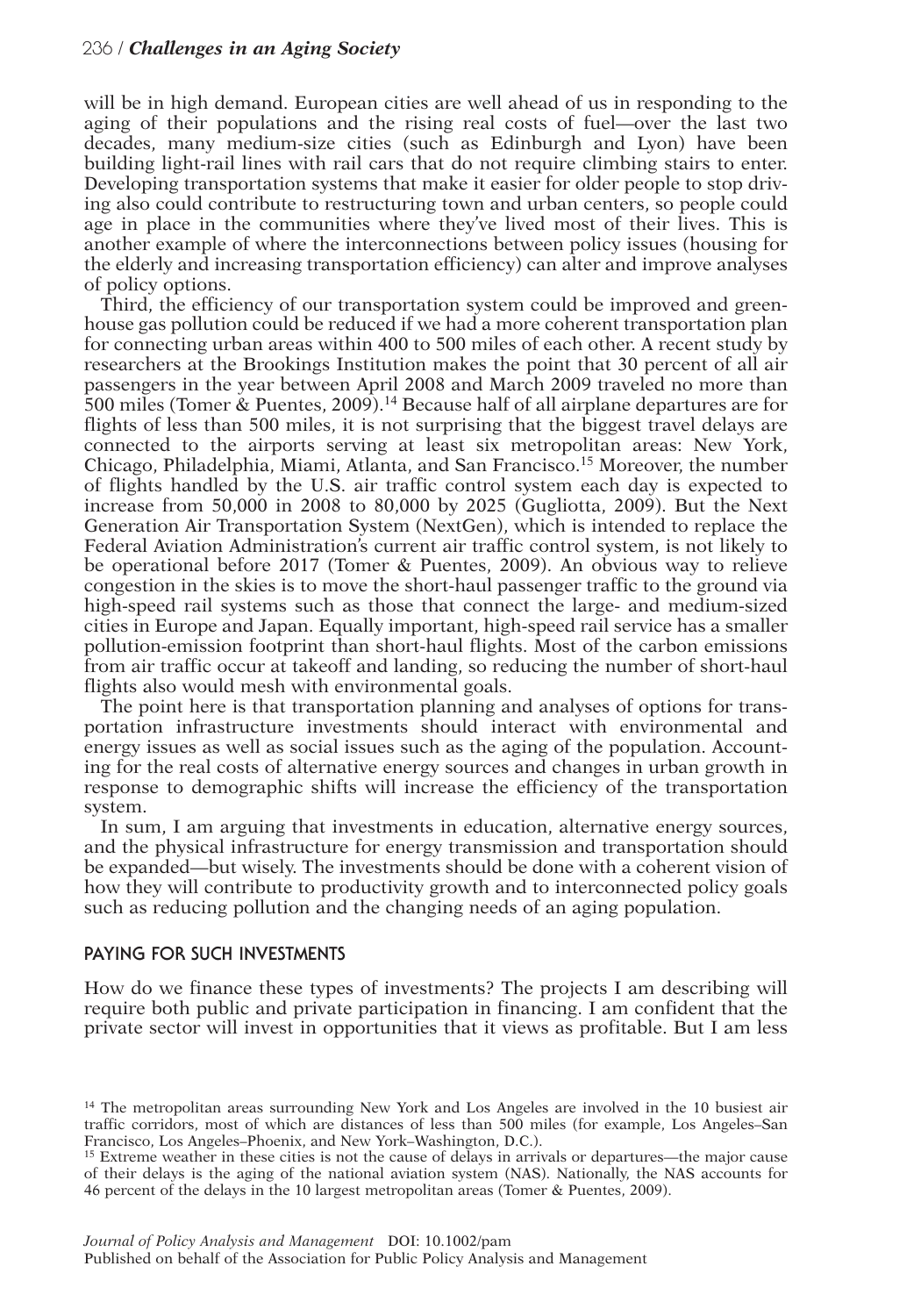confident that the general public and our public policymakers will believe that we can afford the complementary public investments that are needed to pursue these projects. Many of you know far more than I about finance, but I see three general alternatives for the public financing of these types of investments: slowing the growth in health care spending, public–private funding with government incentives for greater private investments, and higher taxes and bond issues. I will discuss slowing the growth in health care spending at length because I know more about it and I do not see it as the magic wand so many others do.

## **Slowing the Growth in Health Care Spending**

Slowing the spending on health care appears at first glance to be a strong contender for finding money to pay for the investments I've described. The rationale goes something like this: In 2007, the most recent year for which we have data, total health expenditures in the U.S. were \$2.2 trillion—almost \$7,500 for every person in the U.S. (Hartman et al., 2009). Health care spending also accounted for 16.2 percent of our gross domestic product (GDP). The rate of growth in health care spending has outpaced that of the GDP by 2.3 to 2.5 percentage points for the last several decades—and there is every indication this will continue unless something dramatic changes.

Spending for health care also accounts for increasing shares of our government budgets and our personal budgets. Medicare and Medicaid now account for 20 percent of the federal budget. For states, Medicaid accounts on average for 22 percent of budgets—just ahead of education spending. The Congressional Budget Office forecast last June that federal spending on Medicare and Medicaid combined (now roughly 5 percent of GDP) will equal almost 10 percent by 2035 (Congressional Budget Office, 2009). All of these points increasingly are being used by some to argue for capping the growth in Medicare and Medicaid spending.

*Capping health care spending is the wrong answer*. The *entitlement* of elderly people and poor people to medical services is not the cause of rising health care spending. The problem is that the rate at which health care spending is increasing is faster than the rate at which the economy is growing.16 In particular, the problem is that the health care system does not contain incentives for efficient delivery and use of health care. Getting such incentives in place will take time—at least a decade, and likely longer. Such incentives require investments in intermediate steps. One such step is the creation of an on-going body of analyses of what are cost-effective modalities of treatment for people who have particular symptoms or diseases. The paper published yesterday17 in the *New England Journal of Medicine* with findings that the old-style way of doing cardiac bypass surgery has better survival rates than a newer surgical method is the type of effectiveness analysis that is needed (Shroyer et al., 2009). Within the world of medicine, there are thousands of randomized controlled trials of pharmaceuticals—but trials for procedures have been rare, particularly when people become convinced that it would be unethical to treat someone in the "old" way (Gerber & Patashnik, 2006).

Another step to creating incentives for health care providers to be more efficient involves reorganizing how physicians, hospitals, and other health care providers work with each other. Accountable care organizations have been proposed as one such reorganization; these larger, multi-provider organizations could be paid on a capitated (per person) basis (Welch, 1989; Fisher et al., 2006, 2009). But reorganizing physicians and other providers takes a long time, as Lee and Mongan (2009) pointed out in a recent book detailing their experiences with

<sup>16</sup> Henry Aaron has made the same point (2009a, 2009b).

<sup>17</sup> November 5, 2009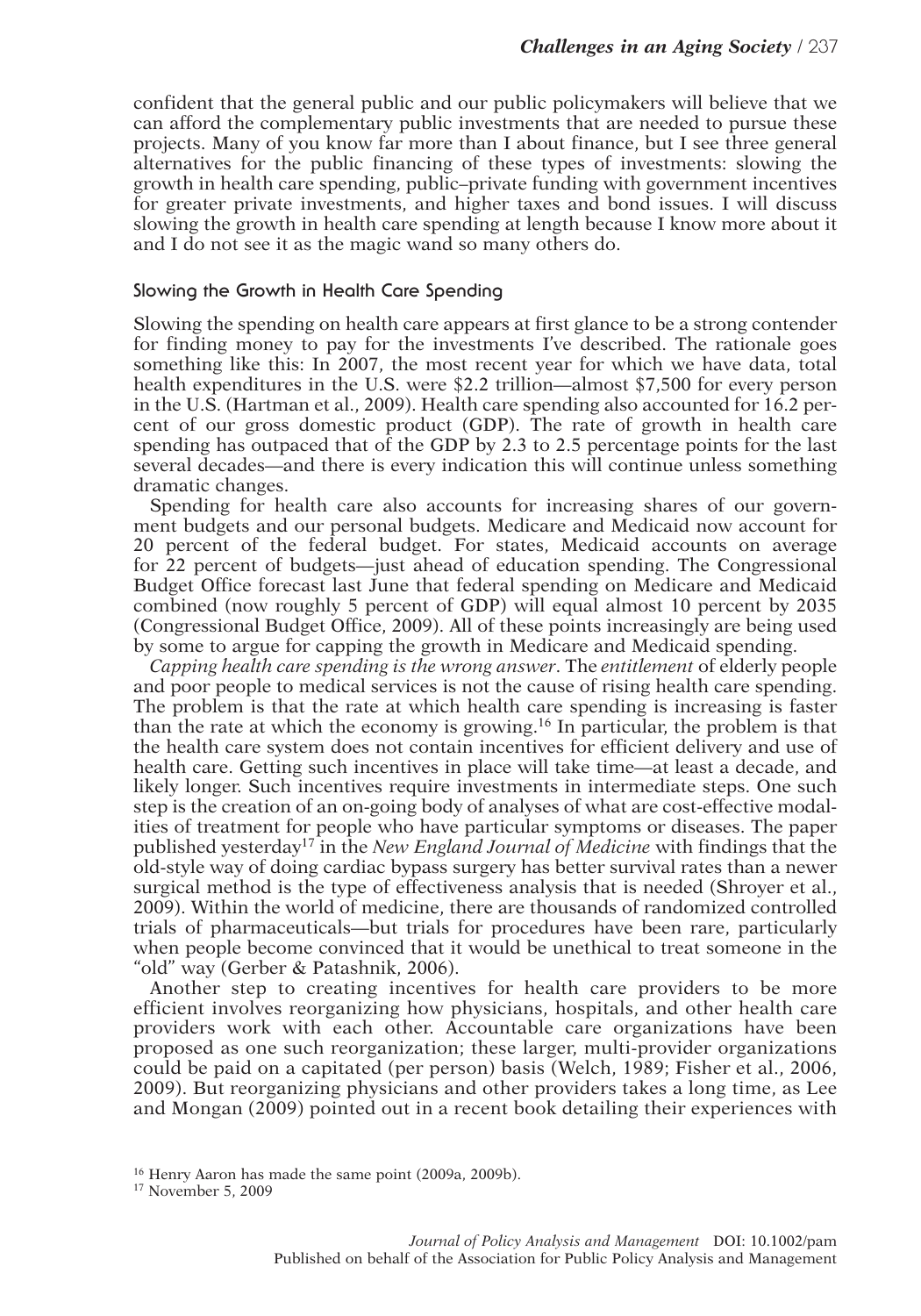attempts to reorganize physicians in one of the country's premier hospitalphysician networks.

Creating incentives for efficient production of health care services also could involve increasing cost sharing required of people when they seek medical care or limiting the services that are covered by health insurance to those services that provide benefits at least close to the cost of producing them. But these options are unlikely to have much impact on health care spending. Half of the population has annual health care expenditures of less than \$500—and this half accounts for only 3 percent of all health care spending. At the other end of the distribution, people in the top decile account for 70 percent of all spending, and people in the very top 1 percent account for 30 percent of all spending (Berk & Monheit, 2001; Monheit, 2003). Consumer cost-sharing requirements are not likely to affect their health care choices. Limiting or restricting health care services to those with low benefits but high costs takes us back to the need for more analyses of the effectiveness of various procedures and diagnostic tests—which, as I said, will take time.

*Reducing payments to health care providers is also dubious*. Reducing payments to health care providers is frequently suggested as a way of slowing health care spending growth. Although such a move would have an immediate impact on the level of health care spending, it would not affect the underlying growth rate of spending. The recent history of attempts to rein in spending on Medicare is indicative of both how difficult it is to reduce payments to providers and why health care spending continues to grow at a relatively high rate. Medicare has significant market power in 2007, it paid 19 percent of total health care spending (Hartman et al., 2009). (Although private health insurance paid just over a third of total health care spending, private insurance is really an aggregation of several thousand insurers, no one of which has the market power to affect total hospital spending.) Hospital care has long been the target of efforts to slow health care spending because for decades it has accounted for the largest share of spending. Only 30 years ago, in 1980, hospital care accounted for 40 percent of the just over \$250 billion we spent on health care (Hartman et al., 2009).

Twenty-five years ago, in an attempt to reduce spending on hospital care (which was primarily for in-patient or overnight care), Medicare implemented a prospective payment system (PPS) for hospital reimbursement for beneficiaries. In a nutshell, the PPS created reimbursements for around 500 diagnosis-related groups (DRGs) and, with a few adjustments for geographic location of the hospital and other hospital characteristics, paid an average amount for taking care of a Medicare beneficiary with a diagnosis in a DRG. This created strong incentives for hospitals to move people out of the hospital sooner. What few policy analysts or policymakers appreciated in the early 1980s was that a number of advances and innovations in medicine were about to come on the scene. Examples of these innovations include magnetic resonance imaging (MRI) machines, introduced in 1983, and laparoscopic clip appliers with 20 automatically advancing clips, which made laparoscopic surgery easier for surgeons and were introduced in 1990. These changes, together with the incentives in PPS to reduce hospital lengths of stay, led to more surgeries and procedures being done on an outpatient basis, reducing the share of spending going to hospital care. By 1998, spending on hospital care had fallen to 33 percent of total health expenditures, and in 2007 it was 31 percent—still the largest share of total spending but far lower than in 1980 (Levit et al., 2000).

However, as the costs of doing many procedures and surgeries declined, including especially the costs of recovery time because they can be done with laparoscopes or endoscopes, an unexpected—but totally predictable—outcome occurred. More people wanted to have the procedures—for example, cataract surgery or hip and knee replacements. Insurance plans have covered these newer types of surgeries and procedures because they are less costly and because they became the standard "norm" of treatment. The increase in volume of procedures and surgeries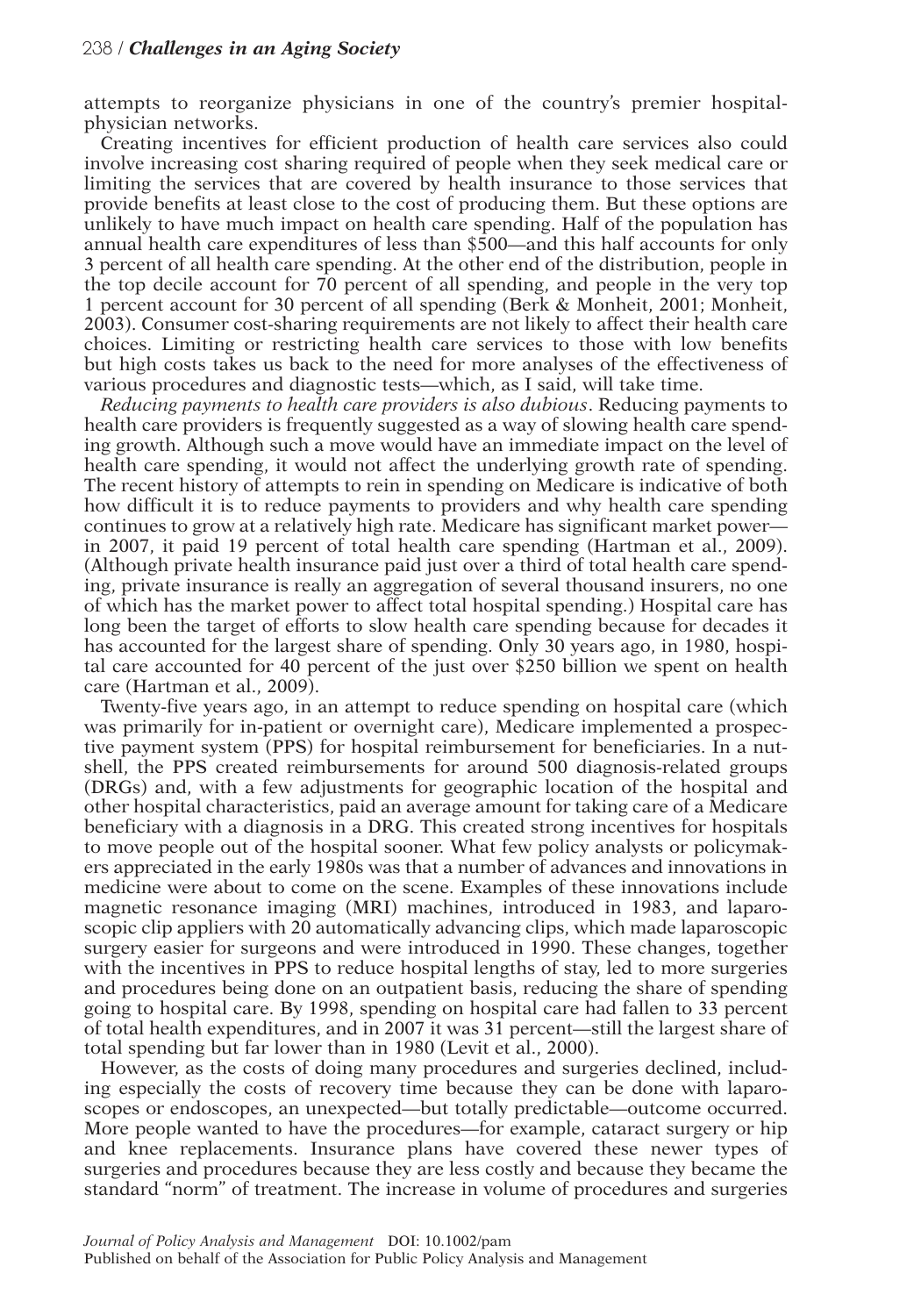in response to a decline in price is a benefit to many people—they have had an increase in the quality of their lives as a result. But this outcome also raises a cautionary flag because it increased overall health care spending, and the rate of spending increases did not markedly slow.

What is clear from the attempts to reduce Medicare payments to hospitals and physicians is that technological changes in how we provide medical care and diagnose what is wrong with someone have greatly outpaced the reductions in payments. As a result, the norms of care—the types of procedures and diagnostic tests that should be done when a person presents with various symptoms—changed rapidly over the last three decades. We see this in the increased volume and intensity of services associated with a hospital stay or visits to physicians. The fact that most providers still are paid on a fee-for-service basis means that even when the fees are reduced, the shift in the standards of care are causing greater health care expenditures. Moreover, because the technological changes are making it less costly to do various surgeries or procedures to treat conditions that used to be considered untreatable or quite risky, there has been a marked increase in the number of people who are now being treated for a wide variety of conditions. This is a good outcome, but it also contributes to the growth in total health care spending.

It is clear to most health policy analysts I know that we need to reset the norms or standards of care provided when people present with particular symptoms or diagnoses. Equally, we need to alter people's expectations about what constitutes good medicine. And therein lies the problem: How do we do this? What types of incentives and reorganization of health care providers will accomplish this? There is plenty of room here for APPAM researchers interested in conducting the evidencebased research we do so well. But fair warning: This is difficult and will take time— I am guessing at least a decade and more likely at least two decades.

Thus, the choices for slowing the growth in health care spending are not easy, they are sure to provoke opposition from health care providers and manufacturers of medical devices and pharmaceuticals, and they are unlikely to "free up" significant monies any time soon. As I say, the real focus ought to be the more efficient production of health care—a larger topic than what I am focusing on here.

#### **Public–Private Ventures and Raising Taxes**

The remaining alternatives for financing investments in what are basically public goods take us back to public finance. As I noted, the history of public–private ventures in infrastructure investments has a long tradition in this country—the building of the transcontinental railroad is a dramatic example of such funding. Especially if we want to encourage private investments in new technologies, this type of partnership financing makes sense. Government agencies and committees cannot possibly direct the development of all new possibilities for new technologies. Using tax credits and backing of bond issues to encourage private sector investments in new construction and new technologies is one way of providing incentives to the private sector to invest in ways that meet national goals.

Many of the investments I have been describing also have payoffs in terms of expected benefits that will occur several decades from now—for example, the physical infrastructure investments. Those should rightly be financed through the issuance of long-term government bonds because future generations will be gaining from the investments. Moreover, because we expect these investments to yield greater productivity, the burden of paying off the bonds in the future will be less than the burden of increasing taxes for these activities now.

We also have to make the case that raising taxes to help pay for these investments and to pay down the national debt is in our national interest. Political leaders obviously believe that raising taxes is off the table as an option. Certainly the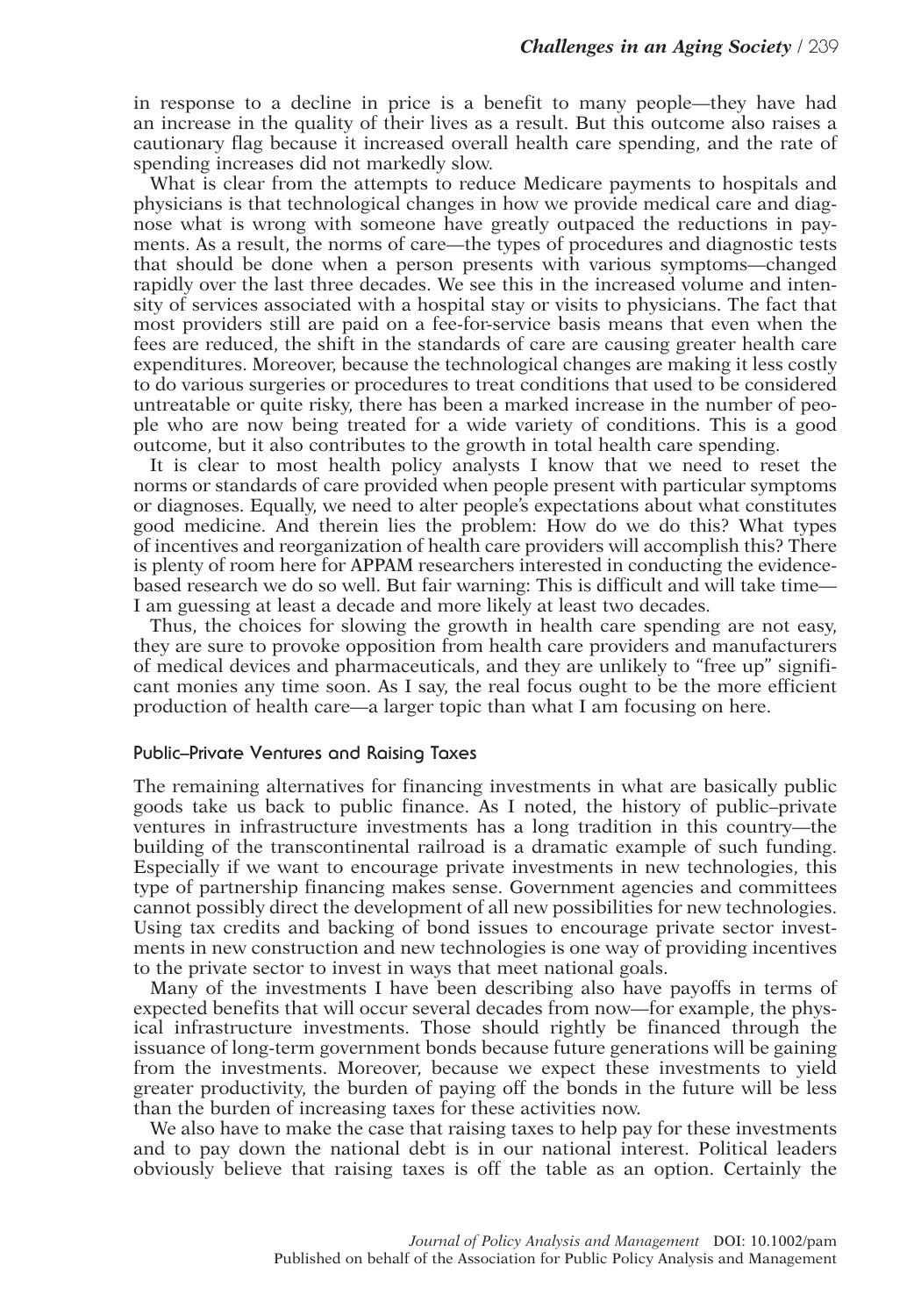conference roundtable discussion on the budget crisis in the states did not leave room for optimism about politicians' appetite for raising taxes.18 But I believe that those of us in this association need to speak more forcefully about why this attitude is foolhardy. Compared to other OECD nations, we pay very low taxes. Our future productivity depends on the types of investments I have described—and higher income will enable us to pay down the debt faster. In addition, the widening disparity in the income distribution over the last two decades provides support for returning the marginal income tax rates for people in the top decile of the income distribution to pre-2001 levels.

# **THE MISSION OF PUBLIC POLICY SCHOOLS AND CURRICULA**

Finally, how does all this relate to how we teach public policy analysis and management? The discipline of public policy analysis is all about determining why some issue is a public policy problem and then, using the best evidence-based research we can muster, evaluating options that address the reasons a public policy is needed. There is no question that compared with 50 years ago, today we have far better knowledge of the likely effects of options for addressing a wide range of issues that are squarely within the public realm. Much of this improved knowledge is a result of the work done by members of APPAM and the large numbers of people now in government and the private sector who have degrees from public policy programs.

But, as I noted at the beginning, the problems facing the country are difficult, often with implications for possible outcomes that will not be seen for 30 or 50 years or more, and the problems are complicated by the interactions and connections between many of them. Dealing with these problems requires, I believe, adding another level to what we focus on in public policy programs. This could be done in part with a course that surveys the landscape of major public policy issues and exposes public policy students to the interconnections of many of these problems and options for addressing them. Precisely because we have interdisciplinary interests, public policy programs are particularly well suited to providing the wider context to policy issues.

I might add that it is a good thing that public policy programs increasingly are creating courses for undergraduates, too. They also are the public who must be convinced that paying more in taxes or issuing government bonds to pay for investments in education and infrastructure are necessary for increasing the productive capacity of the country.

# **CONCLUDING COMMENT**

To sum up, the country is at a critical crossroads in its history right now. The public policy problems we are facing are complex and interrelated, and the demographic changes that are about to significantly change our country are not well understood by large numbers of people. If Americans are to continue to enjoy high standards of living, we will need to provide future generations with the means to achieve the high productivity growth rates that marked the first 75 years of the last century. Substantial investments in education, alternative energy sources, and our physical infrastructure are a start.

Objective analyses absolutely have to be part of our efforts to get the country to focus on the needs to invest in these activities. But we also have to provide policymakers and the public with a view of the "landscape" of how these issues are

<sup>18</sup> APPAM Annual Research Conference, Roundtable: The Budget Crisis in the States: Short Term Fixes and Long Term Dilemmas, November 5, 2009.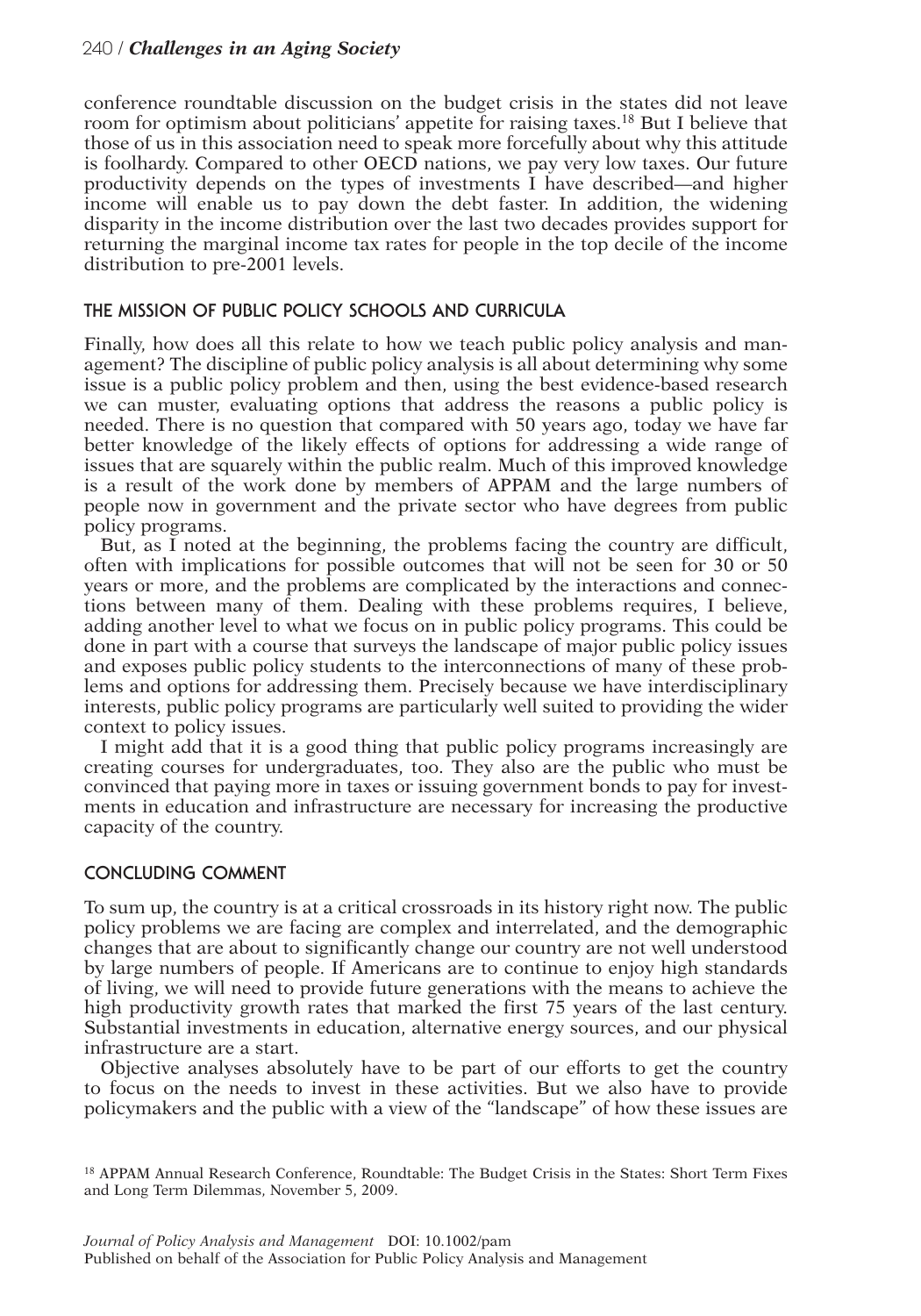interconnected and why policies that account for the interconnections will improve the country. I believe members of this association not only can do this, but we must.

## **REFERENCES**

- Aaron, H. (2009a, September). There is no entitlement crisis; there is a health care funding crisis. American Association of Retired Persons Bulletin. Retrieved October 1, 2009, from http://www.brookings.edu/opinions/2009/0901\_stewardship\_aaron.aspx.
- Aaron, H. (2009b, June). Health care, entitlements and the federal budget: Comments before the Youth Action Conference. Retrieved October 1, 2009, from http://www.brookings.edu/ speeches/20090615\_youth\_entitlement\_aspx.
- Ambrose, S. E. (2000). Nothing like it in the world: The men who built the transcontinental railroad, 1863–1869. New York: Simon & Schuster.
- Berk, M. L., & Monheit, A. C. (2001). The concentration of health care expenditures, revisited. Health Affairs, 20, 9–18.
- Bernstein, P. L. (2005). Wedding of the waters: The Erie Canal and the making of a great nation. New York: W. W. Norton and Company.
- Bipartisan Policy Center. (2009). Performance driven: A new vision for U.S. transportation policy (National Transportation Policy Project Report). Washington, DC: Author.
- Bullis, K. (2009a). Intelligent electricity. Technology Review, 112, 92–93.
- Bullis, K. (2009b). Coping with CO<sub>2</sub>. Technology Review, 112, 94–95.
- Congressional Budget Office. (2008, May). Issues and options in infrastructure investment: Federal capital spending on transportation and water infrastructure. Publication No. 3145. Washington, DC: Author.
- Congressional Budget Office. (2009, June). The long-term budget outlook: Federal debt held by the public under CBO's two budget scenarios. Publication No. 3216. Washington, DC: Author.
- Duhigg, C. (2009, October 13). Cleansing the air at the expense of waterways. New York Times, p. A1.
- Economist. (2009, October 8). Wiser wires: Smart grids. Retrieved October 23, 2009, from http://www.economist.com/research/articlesbysubject/.
- Federal Highway Administration. (2004, June). Freight transportation: Improvements and the economy. Washington, DC: U.S. Department of Transportation. Retrieved November 16, 2009, from: http://ops.fhwa.dot.gov/freight/documents/improve\_econ.pdf.
- Fisher, E. S., Staiger, D. O., Bynum, J. P. W., & Gottlieb, D. J. (2006, December 5). Creating accountable care organizations: The extended hospital medical staff. Health Affairs Web Exclusive, pp. w44–w57.
- Fisher, E. S., McClellan, M. B., Bertko, J., Lieberman, S. M., Lee, J. J., Lewis, J. L., & Skinner, J. S. (2009, January 27). Fostering accountable health care: Moving forward in medicine. Health Affairs Web Exclusive, pp. w219–w231.
- Gerber, A. S., & Patashnik, E. M. (2006). Sham surgery: The problem of inadequate medical evidence. In A. S. Gerber & E. M. Patashnik (Eds.), Promoting the general welfare: New perspectives on government performance (pp. 43–73). Washington DC: Brookings Institution Press.
- Glick, P. (2001). The toll from coal: Power plants, emissions, wildlife, and human health. Bulletin of Science, Technology & Society, 21, 482–500.
- Goldin, C., & Katz, L. F. (2008). The race between education and technology. Cambridge, MA: MIT Press.
- Gugliotta, G. (2009, November 17). An air-traffic upgrade to improve travel by plane. New York Times, p. D4.
- Hartman, M., Martin, A., McDonnell, P., Catlin, A., & National Health Expenditure Accounts Team. (2009). National health spending in 2007: Slower drug spending contributes to lowest rate of overall growth since 1998. Health Affairs, 28, 246–261.